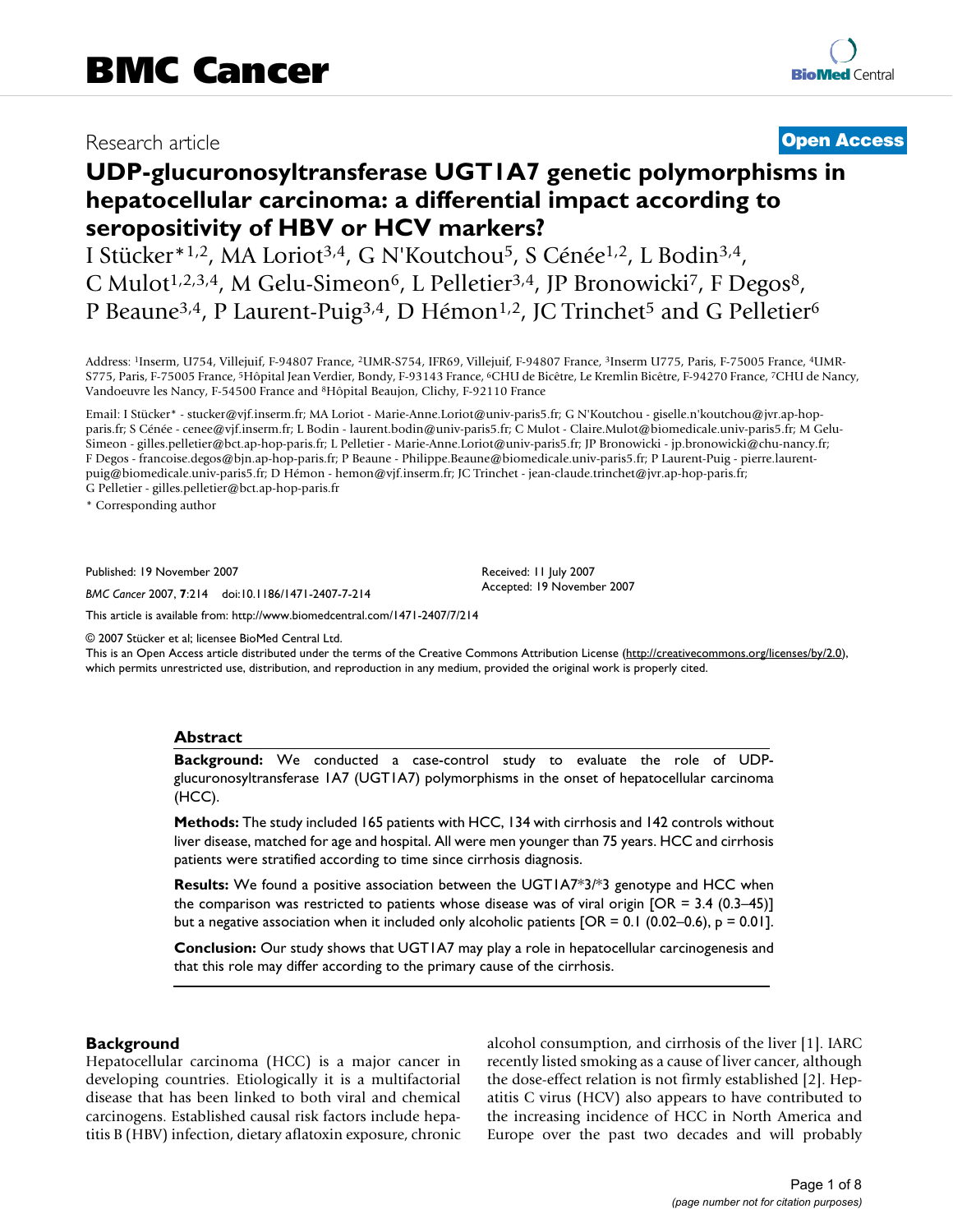become the dominant viral cause of this cancer in these low-risk regions. In France, around 90% of HCC occur on cirrhotic livers, with heavy drinking the principal causal factor.

Accumulating evidence indicates that susceptibility to cancer is mediated by genetically determined differences in the effectiveness of carcinogen detoxification. Various epidemiologic studies have examined the role in HCC of different polymorphisms [3], including UDP-glucuronosyltransferase 1A7 (UGT1A7) [4-6].

The human UDP-glucuronosyltransferases (UGTs) are an enzyme superfamily that metabolizes endogenous compounds such as bilirubin, steroid hormones and environmental carcinogens including tobacco-specific nitrosamines and benzo(a)pyrene by glucuronidation reaction [7]. Nine alleles of UGT1A7 have been described: alleles \*3 and \*4 are associated with decreased enzyme activity and allele \*2 with an activity similar to the wildtype allele \*1 [7]. The relation between the UGT1A7 polymorphism and HCC was first investigated by Vogel et al in a German population [4]. In that study, subjects carrying one allele with a low detoxification capacity (UGT1A7\*3) were at higher risk of HCC. Two subsequent studies have confirmed this result in different populations, one Japanese and the other Taiwanese [5,6]. Other epidemiological studies of different cancer sites also suggest that low UGT1A7 detoxification activity is associated with a higher risk of cancer [8-12]; one study was unable to confirm this result [13].

The case-control study reported here sought to evaluate the role of UGT1A7 polymorphisms in the onset of HCC. Since almost all HCC cases occur in cirrhotic liver, we considered 2 control groups, one with no liver disease and one with cirrhosis and no liver cancer.

# **Methods**

The study took place in the hepatology departments of 4 hospitals, 3 in the Paris area and 1 in eastern France (Nancy). Subjects (HCC cases, cirrhosis patients and controls) were recruited prospectively from March 2000 to August 2003.

# *HCC cases*

Eligible cases were patients aged 75 years or younger, born in Europe of parents born in Europe, admitted to one of the participating departments and newly diagnosed with primary HCC, on the basis of either histologic analysis or the combination of focal lesions detected by any imaging technique and an alpha feto-protein (AFP) level > 250 ng/ ml. Of the 220 eligible HCC patients identified, 165 (75%) were interviewed (20 refused to participate, 7 died and 28 were lost to follow-up before they could be included). Of those interviewed, 151 (91.5%) had serum samples tested for hepatitis B surface antigen (HbsAg) and antibodies to HCV (anti-HCV).

# *Cirrhosis patients*

Patients with cirrhosis but not HCC were recruited in the same departments as the cancer patients. Cirrhosis was defined either by histology or by the combination of clinical, laboratory, and endoscopic signs. The absence of HCC was established by the absence of focal lesions on imaging and by an AFP level < 10 ng/ml. Cirrhosis patients were stratified in 3 classes according to time since cirrhosis diagnosis: i) subjects with newly-detected cirrhosis were matched for age ( $\pm$  5 years) with cases whose cirrhosis was diagnosed at the same time as the carcinoma, ii) subjects with cirrhosis diagnosed within the past 5 years, matched for age with HCC cases whose cirrhosis had been diagnosed for more than 1 and fewer than 5 years, and iii) subjects with cirrhosis diagnosed for more than 5 years, matched for age with HCC cases whose cirrhosis had also been diagnosed more than 5 years earlier.

We preferred complying with this stratification criterion, even if age matching then failed, because we thought that it was most important to avoid comparing new cirrhosis patients with HCC patients whose cirrhosis had begun long ago.

We tested serum samples of the cirrhosis patients for the presence of hepatitis B surface antigen (HbsAg) and antibodies to HCV (anti-HCV), as we had for the HCC patients.

# *Controls*

Controls without liver disease were recruited in different hospital departments at the same time as the cases. Each time a new HCC patient was included in the study, we sought a control subject who met the matching criteria (age  $\pm$  2.5 years and hospital) and the additional inclusion criteria: no history of cancer and well enough to provide a blood sample. We systematically took the first person who met these criteria. Nearly all agreed to participate; when they did not, we took the next eligible control who did. This control group comprised patients with a total of 51 different diagnoses including coloscopy (17%), diseases of the circulatory system (40%), diseases of the digestive system (11%), diseases of the musculoskeletal system and connective tissue (10%), and finally diverse diseases, each representing less than 10%. The mean number of patients per diagnosis was 3 (min = 1 max = 22 admitted for coloscopy).

Written informed consent was obtained from all subjects and study approval was granted by the institutional ethics committee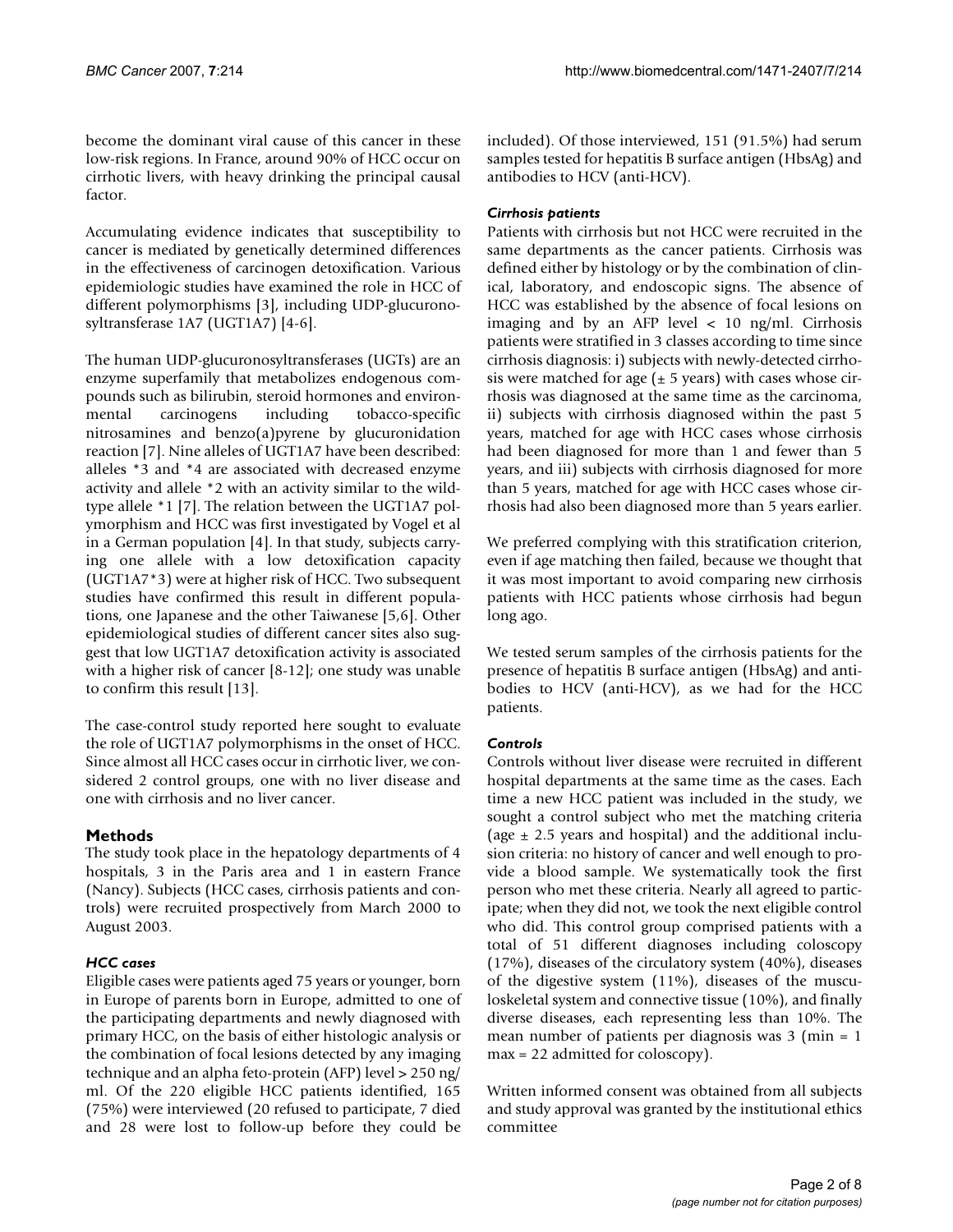# *Questionnaire data*

All HCC patients, cirrhosis patients, and controls were interviewed face-to-face in the hospital, according to a questionnaire that asked for information about social and demographic characteristics and then for specific information about lifetime tobacco use. A food frequency questionnaire completed the interview. It included questions about beverages, alcoholic and nonalcoholic. Subjects were asked about the frequency of their consumption of beer, wine, and spirits. On the assumption that a glass of beer (250 ml), a glass of wine (120 ml), a "strong" spirit (i.e., whisky) (4 ml), and a "lighter" spirit (i.e., port) (12 ml) had respective ethanol contents of 8.75 g, 9.6 g, 9.38 g, and 6.08 g, we converted alcoholic beverage consumption into grams of pure ethanol to obtain a cumulative lifetime ethanol dose and then divided by the total duration of alcoholic beverage consumption for a mean weekly consumption, which we expressed as drinks per day. Because the food frequency questionnaire was not available at the beginning of the study, the first 50 subjects did not complete it, and the alcohol variable is missing for them.

# *DNA bank and genotyping*

## *DNA extraction*

Genomic DNA was purified from human lymphocytes (HCC cases and cirrhosis patients and controls) with a commercial kit (Qiagen, Courtabœuf, France) and stored at -20°C until use.

DNA (10–50 ng/μl) was used for polymerase chain reaction (PCR). All PCRs were performed in a 25-μl reaction volume containing 2 μl of DNA, 2.5 μl of 10× PCR buffer (*GeneAmp*, Applied Biosystems, Courtabœuf, France), MgCl<sub>2</sub> (*GeneAmp*, Applied Biosystems) at various final concentrations, 200 μM dNTPs (ABgene, Courtabœuf, France), 400 nM of each primer (Genset, Paris, France) and Taq Polymerase (*AmpliTaq* DNA Polymerase, Applied Biosystems). PCR was performed in a DNA thermal cycler (Applied Biosystems). The amplified products  $(5 \mu l)$  were electrophoresed in 1.5% agarose gel (Invitrogen, Cergy Pontoise, France) and visualized by ethidium bromide staining.

The UGT1A7 protein sequences differ at amino acid positions 129, 131 and 208. The various combinations create four distinct allelic variants in human populations: *UGT1A7\*1* (N129R131W208), *\*2* (K129K131W208), *\*3* (K129K131R208) and \*4 (N129R131R208). Haplotype analysis revealed that the polymorphisms at position 129 and 131 are in complete disequilibrium linkage, whereas the polymorphism at position 208 occurs independently [14]. Based on these data, two polymorphisms (e.g., N129K and W208R) were detected for the *UGT1A7* genotyping.

The single nucleotide polymorphisms (SNPs) of *UGT1A7* (N129K and W208R) were detected by using a 5' nuclease allelic discrimination assay (ABI PRISM 7700 Sequence Detection System; Applied Biosystems, Foster City, CA). The following sequences were used for the primers for amplification of PCR fragments containing SNPs of the *UGT1A7* gene and for specific probes (for allelic discrimination):

N129K Forward: 5'-CACCATTGCGAAGTGCATTT-3'

(AA**T**->AA**G**) Reverse 5'-GGATCGAGAAACACTGCAT-CAA-3'

Probe N129 5'-CAGGAGTTTGTTTAA**T**GAC-3'

Probe K129 5'-CAGGAGTTTGTTTAA**G**GAC-3'

W208R Forward: 5'-CCAGACTTCTCTTAGGGTTCT-CAGA-3'

(**T**GG->**C**GG) Reverse 5'-CAGAGGCTATTTCTAAGA-CATTTTTGA-3'

Probe W208 5'-CATGATGTGGTTCC**A**TAC-3'

Probe R208 5'-CATGATGTGGTTCC**G**TAC-3'

Specific probes for each allele were labeled with the fluorescence reporter dyes FAM and VIC at their 5' extremities.

We classified these alleles into 3 groups on the basis of their enzymatic activity  $*1/*1$  or  $*1/*2$  or  $*2/*2$ : high activity,  $*1/*3$  or  $*2/*3$  intermediate activity,  $*3/*3$ : low activity [7].

## *Statistical Method*

All statistical analyses were performed using STATA software. Odds ratios (OR) and their 95% confidence intervals (95% CI) were calculated with unconditional logistic regression including the matching variables of age and hospital as well as the standard risk factors (such as drinks/day) for the comparison between cases and controls and time since cirrhosis diagnosis (in years), cirrhosis characteristics (heavy drinkers-virus(-), virus(+)), and social class (blue- or white-collar workers) for the comparison between the HCC cases and the cirrhosis controls.

The role of UGT1A7 was tested for each genotype, with the genotype  $\pm 1/\pm 1$  as the reference category, and then for each phenotype, with high enzyme detoxification activity as the reference category. The phenotypic classification that we have adopted pools the  $*1/*1$  or  $*1/*2$  or  $*2/*2$ to define subjects with a high activity, those with geno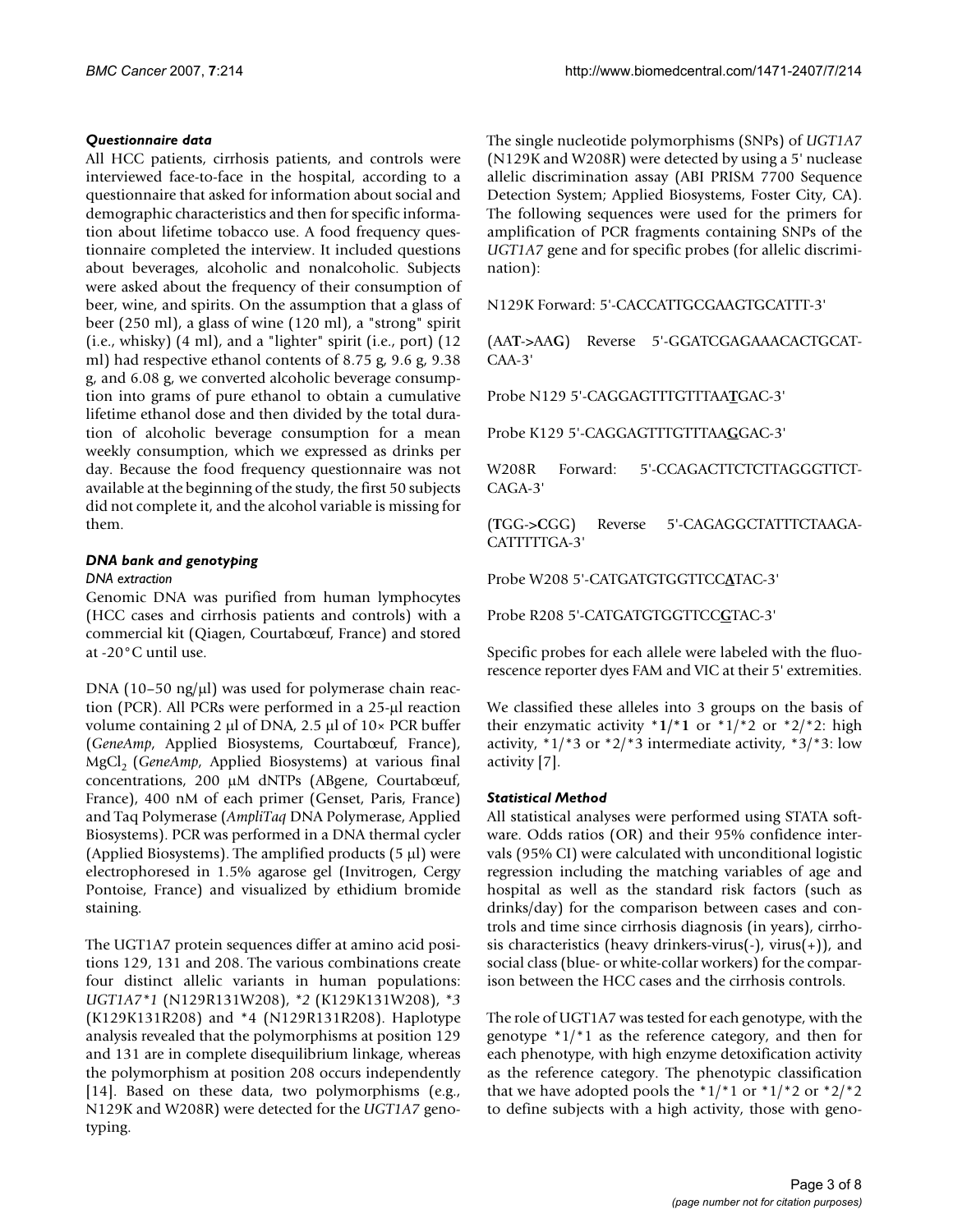types \*1/\*3 or \*2/\*3 to define subjects with intermediate activity, while genotype \*3/\*3 defines low activity [7].

Interactions for a multiplicative effect between genes or between environmental factors and genetic polymorphisms were tested with a case-only approach. The interaction OR with a case-only approach is noted as prevalence odds ratio [15,16]. This approach requires verification that the distribution of the two factors (i.e. genetic and environmental) is independent among controls.

All reported values are 2-tailed.

# **Results**

Table 1 presents the main characteristics of the subjects included in the survey. The mean age of HCC cases was 62 years. Half were classified as blue-collar workers according to the job title of their last job. Twenty-nine (21%) had had a cirrhosis diagnosis for more than 5 years when HCC was diagnosed, 42 (31%) for 1 to 4 years and 65 (48%) simultaneously to or during the same year as the HCC

#### **Table 1: Description of the population**

diagnosis. Serum samples of 151 HCC patients were tested for virus markers, and 40 were positive. Seventeen of these 40 were also heavy drinkers, while there were 102 heavy drinkers who were negative for virus markers (62%). We therefore sub-classified the HCC cases in two groups, those who were negative for virus markers — all of whom were heavy drinkers (heavy drinker-Virus(-)) and those positive for virus markers, 42% of whom were also heavy drinkers (Virus(+)).

Control patients with cirrhosis were slightly younger than HCC cases (m =  $58 \pm 9$  years), and 82 (62%) were bluecollar workers. Distribution of time since cirrhosis diagnosis was similar to that of HCC cases with 21%, 35% and 43% of the cirrhosis patients diagnosed respectively for more than 5 years, 1 to 4 years and during the year of the interview. Cirrhosis was attributed to chronic alcohol use for 106 patients negative for virus markers (79%). Twenty subjects had serum samples positive for viral markers (HBV or HCV or both), 10 of whom were also heavy drinkers. We sub-classified the cirrhosis patients into the same two groups as the HCC cases: those who had nega-

|                                  | Controls     |       | Cirrhosis       |       | <b>HCC</b>      |       | <b>HCC vs Controls</b> |                | <b>HCC</b> vs Cirrhosis |             |
|----------------------------------|--------------|-------|-----------------|-------|-----------------|-------|------------------------|----------------|-------------------------|-------------|
|                                  | N            | %     | N               | %     | N               | %     | <b>OR</b>              | 95%CI          | OR                      | 95%CI       |
|                                  |              |       |                 |       |                 |       |                        |                |                         |             |
| Age                              |              |       |                 |       |                 |       |                        |                |                         |             |
| < 50                             | $\mathbf{H}$ | 7.7%  | 22              | 16.4% | 17              | 10.3% | 1.0                    | Ref            | 1.0                     | Ref         |
| $50 - 60$                        | 39           | 27.5% | 63              | 47.0% | 46              | 27.9% | 0.8                    | $0.3 - 1.9$    | 1.0                     | $0.5 - 2.1$ |
| $60 - 70$                        | 56           | 39.4% | 32              | 23.9% | 61              | 37.0% | 0.7                    | $0.3 - 1.6$    | 2.9                     | $1.3 - 6.3$ |
| > 70                             | 36           | 25.4% | 17              | 12.7% | 41              | 24.8% | 0.7                    | $0.3 - 1.8$    | 3.8                     | $1.6 - 9.3$ |
|                                  | 142          |       | 134             |       | 165             |       |                        |                |                         |             |
| $m \pm sd$                       | $62 \pm 8.5$ |       | $58 \pm 8.6$    |       | $62 \pm 8.9$    |       |                        |                |                         |             |
| Hospital                         |              |       |                 |       |                 |       |                        |                |                         |             |
| K.-Bicêtre                       | 53           | 37.3% | 45              | 33.6% | 48              | 29.1% |                        |                |                         |             |
| <b>Bondy</b>                     | 48           | 34.0% | 53              | 39.1% | 60              | 36.4% |                        |                |                         |             |
| Nancy                            | 3            | 9.0%  | 16              | 12.0% | 25              | 15.1% |                        |                |                         |             |
| Beaujon                          | 28           | 20.0% | 20              | 15.0% | 32              | 19.4% |                        |                |                         |             |
|                                  | 142          |       | 134             |       | 165             |       |                        |                |                         |             |
| <b>Social class</b>              |              |       |                 |       |                 |       |                        |                |                         |             |
| White-collar worker              | 79           | 56.0% | 49              | 38.0% | 82              | 50.0% | 1.0                    | Ref            | 1.0                     | Ref         |
| Blue-collar worker               | 63           | 44.0% | 80              | 62.0% | 82              | 50.0% | 1.3                    | $0.8 - 2.0$    | 0.6                     | $0.3 - 0.9$ |
|                                  | 142          |       | 129             |       | 164             |       |                        |                |                         |             |
| Time since cirrhosis diagnosis   |              |       |                 |       |                 |       |                        |                |                         |             |
| $0 - 1$ yr                       |              |       | 53              | 43.4% | 65              | 47.8% | $\blacksquare$         | $\blacksquare$ | 1.0                     | Ref         |
| $> 1 - 5$                        |              |       | 43              | 35.2% | 42              | 30.9% |                        | $\blacksquare$ | 0.8                     | $0.4 - 1.5$ |
| > 5                              |              |       | 26              | 21.3% | 29              | 21.3% |                        |                | 0.8                     | $0.4 - 1.5$ |
|                                  |              |       | 122             |       | 136             |       |                        |                |                         |             |
| <b>Cirrhosis characteristics</b> |              |       |                 |       |                 |       |                        |                |                         |             |
| Heavy drinkers-virus(-)          |              |       | 106             | 79.1% | 102             | 61.8% |                        |                |                         |             |
| Virus(+) not heavy drinkers      |              |       | 10 <sup>1</sup> | 7.5%  | 232             | 13.9% |                        |                |                         |             |
| Heavy drinkers-virus(+)          |              |       | 10 <sup>3</sup> | 7.5%  | 17 <sup>4</sup> | 10.3% |                        |                |                         |             |
| Hemochromatosis                  |              |       | $\mathbf{I}$    | 0.7%  | 6               | 3.6%  |                        |                |                         |             |
| other or unknown                 |              |       | 7               | 5.2%  | 17              | 10.3% |                        |                |                         |             |
|                                  |              |       |                 |       | 165             |       |                        |                |                         |             |

**1**: 6 anti-HCV (+) 3 HbsAg (+) 1 both; **2**: 20 anti-HCV (+) 2 HbsAg (+) 1 both ; **3**:9 anti-HCV (+) 1 HbsAg (+); **4**:15 anti-HCV (+) 2 HbsAg (+);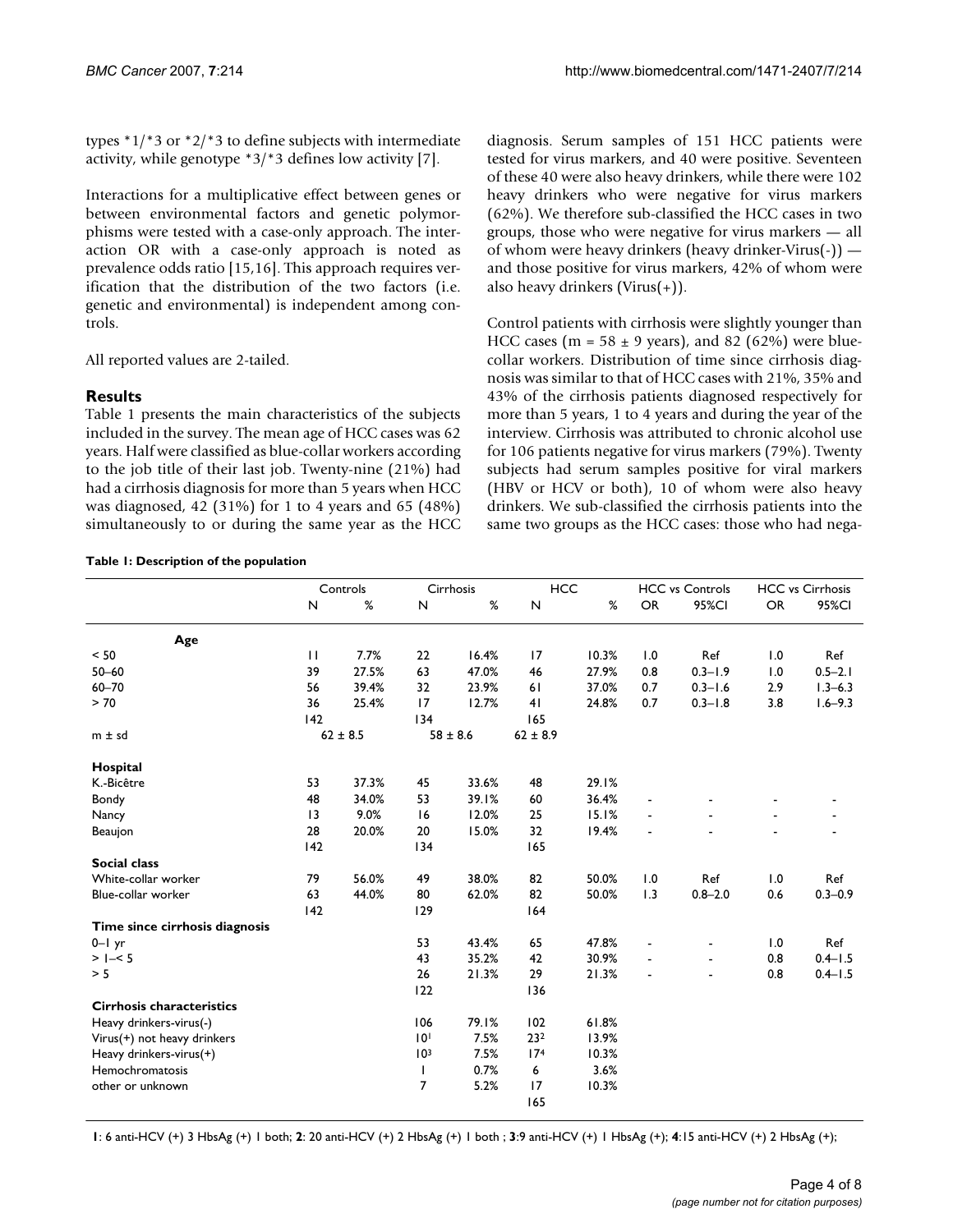tive virus markers, all of whom were heavy drinkers (heavy drinker-Virus(-)), and those who had positive virus markers, half of whom were heavy drinkers  $(Virus(+)).$ 

Controls with no liver disease were the same age as HCC cases (m =  $62 \pm 8.5$ ), and  $63$  (44%) were classified as bluecollar workers.

# *Relations between HCC and known risk factors (alcohol and hepatitis)*

Table 2 reports the distribution of controls, cirrhosis patients and HCC cases according to their alcohol consumption and includes the related OR estimates. Comparing the HCC and control subjects shows that the OR increased strongly with alcohol consumption. We estimated an OR of 3.7 per unit of 10 drinks/day ( $p < 10^{-3}$ ). The comparison between HCC and cirrhosis patients showed no association with alcohol consumption, and the OR per unit of 10 drinks per day was  $1.07$  (p = 0.7).

We also compared the prevalence of HbsAg and HCV antibodies among subjects with HCC and those with cirrhosis only and found, as expected, a higher prevalence of viruspositive subjects among the subjects with HCC [OR = 3.1 (1.5–6.3)], with alcohol-induced cirrhosis as the reference group.

# *Polymorphisms of xenobiotic metabolic enzymes*

Table 3 presents the results of the UGT1A7 genotyping. The alleles at the individual loci were in Hardy-Weinberg equilibrium in all three groups.

Compared with the controls, HCC was not significantly related to any of the different genotypes and all ORs were less than 1. The negative ORs were not significant. Analysis of the enzyme activity phenotype also showed no particular association between UGT1A7 polymorphism and HCC. Distribution of the genotypes was similar for cirrhosis patients and controls. Accordingly, our comparison of the genotype distribution in HCC and cirrhosis patients again showed ORs less than 1 and not significant. Analysis according to enzymatic activity showed an OR of 0.4 [0.1–1.1] for subjects defined with low activity (with high activity as the reference).

Interestingly, the association between UGT1A7 and HCC risk seemed to differ according to characteristics of cirrhosis. The initial comparison between HCC cases and controls was restricted to HCC cases who were heavy drinkers and virus(-). The relation with UGT1A7 was less than 1 and not significant, especially for subjects with low enzymatic activity  $[OR = 0.5 (0.2 - 1.2)]$ . But when we considered HCC cases who were virus(+), the OR of HCC for the UGT1A7 $*3/*3$  genotype was 2.3 (0.4–13.3). This pattern of a rather negative OR among patients who were heavy drinkers and virus(-) and a non-significant positive OR among patients who were virus(+) was clearly reinforced when we compared the HCC cases with the cirrhosis patients. Among virus(+) subjects, the OR of HCC for the UGT1A7\*3/\*3 genotype was 3.4 (0.3–45) and 2.2 (0.3–15) when we classified the subjects according to enzymatic activity and  $0.1$  (0.02–0.6) ( $p = 0.01$ ) and 0.2  $(0.04-0.6)$  (p = 0,007) respectively, for virus(-) heavydrinking subjects. We estimated this interaction with a case-only approach. We first verified that there was no association between the two factors (presence of a viral marker and UGT1A7 polymorphism — either genotypic or phenotypic) among cirrhosis patients: the association for the genotypic form of the UGT1A7 polymorphism had a  $X^2 = 4.7$ ,  $p = 0.45$  and the phenotypic form,  $X^2 = 0.38$ , p  $= 0.82$ . The prevalence odds ratio for virus(+) and

|  |  |  | Table 2: Classic risk factors of HCC: Alcohol consumption and HBV/HBC |
|--|--|--|-----------------------------------------------------------------------|
|  |  |  |                                                                       |

|                          | Controls $(N = 142)$  |        | Cirrhosis ( $N = 134$ ) |        | $HCC (N = 165)$  |        | <b>HCC</b> vs Controls |              | <b>HCC</b> vs Cirrhosis |              |
|--------------------------|-----------------------|--------|-------------------------|--------|------------------|--------|------------------------|--------------|-------------------------|--------------|
|                          | N                     | %      | N                       | %      | N                | %      | OR <sup>a</sup>        | 95%CI        | OR <sup>b</sup>         | 95%CI        |
| Drinks/dayc              |                       |        |                         |        |                  |        |                        |              |                         |              |
| $0 - 3$                  | 58                    | 44,3%  | 17                      | 14,0%  | 23               | 17,2%  | 1.0                    | Ref          | 1.0                     | Ref          |
| $3 - 7$                  | 38                    | 29,0%  | 23                      | 19,0%  | 26               | 19,4%  | 1.8                    | $0.9 - 3.7$  | 1.4                     | $0.5 - 4.1$  |
| $7 - 11$                 | 21                    | 16.0%  | 25                      | 20,7%  | 40               | 29,9%  | 4.9                    | $2.4 - 10.2$ | 2.7                     | $0.9 - 7.5$  |
| $\geq$ 11                | 4                     | 10.7%  | 56                      | 46,3%  | 45               | 33,6%  | 9.5                    | $4.2 - 21.1$ | 1.5                     | $0.6 - 4.0$  |
|                          | 131c                  | 100.0% | 121c                    | 100.0% | 134 <sup>c</sup> | 100.0% |                        |              |                         |              |
| $m \pm sd$               | $5.2d \pm 5.2$        |        | $11.2d \pm 8.1$         |        | $9.7d \pm 9.4$   |        | 3.7 <sup>f</sup>       | $2.1 - 6.4$  | 1.07 <sup>f</sup>       | $0.97 - 1.5$ |
| $m \pm sd$               | $3.3^{\circ} \pm 3.4$ |        | $6.7^{\circ} \pm 8.3$   |        | $5.1e \pm 7.1$   |        |                        |              |                         |              |
| Cirrhosis characteristic |                       |        |                         |        |                  |        |                        |              |                         |              |
| Heavy drinkers-virus(-)  |                       |        | 106                     | 84.1%  | 102              | 71,8%  |                        |              | 1.0                     | Ref          |
| $Virus(+)$               |                       |        | 20                      | 15,9%  | 40               | 28,2%  |                        |              | 3.1                     | $1.5 - 6.3$  |

**a:** adjusted for age and hospital **b:** adjusted for age, hospital, time since cirrhosis diagnosis, origin of the cirrhosis (viral(+) or not), and social class **c**: alcohol variable missing for 50 subjects because the food frequency questionnaire was not available at the beginning of the study **d**: Lifetime mean consumption **e:** Consumption at the time of the interview. **f:** OR per unit of 10 drinks/day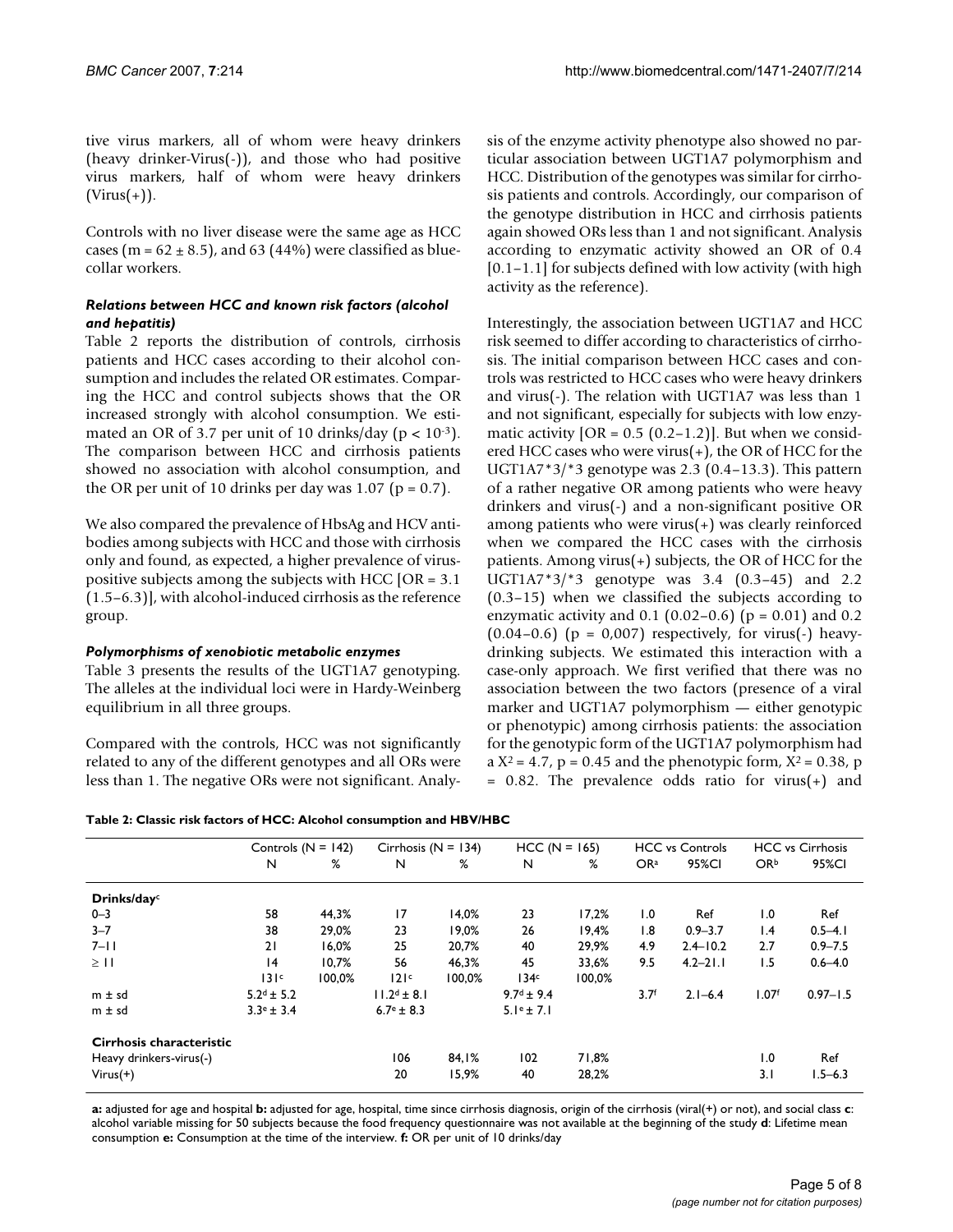#### **Table 3: Association between UGT1A7 and HCC**

|                         |                                                             | Controls |       | Cirrhosis                    |               | HCC                   |               | <b>HCC vs Controls</b>                            |                            | <b>HCC vs Cirrhosis</b> |                           |
|-------------------------|-------------------------------------------------------------|----------|-------|------------------------------|---------------|-----------------------|---------------|---------------------------------------------------|----------------------------|-------------------------|---------------------------|
|                         |                                                             | N        | $\%$  | $\sf N$                      | $\%$          | $\hbox{\sf N}$        | $\%$          | OR <sup>1</sup>                                   | 95% CI                     | OR <sup>2</sup>         | 95% CI                    |
|                         |                                                             |          |       |                              |               |                       |               |                                                   |                            |                         |                           |
| All                     |                                                             |          |       |                              |               |                       |               |                                                   |                            |                         |                           |
|                         | $*$  /*                                                     | 12       | 9.5%  | $\mathbf{H}$                 | 8.2%          | 28                    | 17.0%         | 1.0                                               | Ref                        | 1.0                     | Ref                       |
|                         | $*1/*2$                                                     | 27       | 20.6% | 23                           | 17.2%         | 31                    | 18.8%         | $0.5\,$                                           | $0.2 - 1.3$                | 0.8                     | $0.3 - 2.5$               |
|                         | $*1/*3$                                                     | 36       | 27.5% | 36                           | 26.9%         | 51                    | 30.9%         | 0.8                                               | $0.3 - 2.0$                | $0.8\,$                 | $0.3 - 2.3$               |
|                         | $*2/*2$                                                     | 9        | 6.9%  | $\overline{10}$              | 7.5%          | 12                    | 7.3%          | 0.6                                               | $0.2 - 2.3$                | 0.8                     | $0.2 - 3.3$               |
|                         | $*2/*3$                                                     | 28       | 21.4% | 31                           | 23.1%         | 9                     | 11.5%         | 0.4                                               | $0.1 - 1.2$                | 0.3                     | $0.1 - 1.2$               |
|                         | $*3/*3$                                                     | 9        | 14.5% | $22\,$                       | 16.4%         | 23                    | 13.9%         | 0.7                                               | $0.2 - 2.1$                | 0.4                     | $0.1 - 1.2$               |
|                         | determined                                                  | 131      |       | 133                          |               | 164                   |               |                                                   |                            |                         |                           |
|                         |                                                             |          |       |                              |               |                       |               |                                                   |                            |                         |                           |
|                         | н                                                           | 48       | 33.8% | 44                           | 32.8%         | 71                    | 43.0%         | $1.0\,$                                           | Ref                        | 1.0                     | Ref                       |
|                         | HL                                                          | 64       | 45.1% | 67                           | 50.0%         | $70\,$                | 42.4%         | $1.0\,$                                           | $0.5 - 1.8$                | 0.7                     | $0.4 - 1.4$               |
|                         | Г                                                           | 9        | 13.4% | $22\,$                       | 16.4%         | 23                    | 13.9%         | 1.2                                               | $0.5 - 2.6$                | 0.4                     | $0.2 - 1.0$               |
|                         |                                                             | 3        |       | 133                          |               | 164                   |               |                                                   |                            |                         |                           |
| Heavy drinkers virus(-) |                                                             |          |       |                              |               |                       |               |                                                   |                            |                         |                           |
|                         | $\  \cdot \ $                                               |          |       | $\boldsymbol{7}$             | 6.5%          | $\,$ l $\,$ 8 $\,$    | 17.5%         | $\mathbf{I}$                                      | Ref                        | $\mathbf{I}$            | Ref                       |
|                         | $*1/*2$                                                     |          |       | 17                           | 15.9%         | 23                    | 22.3%         | 0.7                                               | $0.2 - 2.3$                | $0.7\,$                 | $0.2 - 3.0$               |
|                         | $*1/*3$                                                     |          |       | 29                           | 27.1%         | 31                    | 30.1%         | 1.1                                               | $0.4 - 3.2$                | $0.5\,$                 | $0.1 - 2.0$               |
|                         | $*2/*2$                                                     |          |       | $\overline{10}$              | 9.3%          | 9                     | 8.8%          | $  \cdot  $                                       | $0.3 - 4.4$                | $0.5\,$                 | $0.1 - 2.4$               |
|                         | $*2/*3$                                                     |          |       | 27                           | 25.2%         | 12                    | 11.6%         | 0.4                                               | $0.1 - 1.5$                | $0.2\,$                 | $0.04 - 0.7$              |
|                         | $*3/*3$                                                     |          |       | 17                           | 15.9%         | $\overline{10}$       | 9.7%          | 0.5                                               | $0.2 - 1.9$                | 0.1                     | $0.02 - 0.6$              |
|                         | determined                                                  |          |       | 107                          |               | 103                   |               |                                                   |                            |                         |                           |
|                         |                                                             |          |       |                              |               |                       |               |                                                   |                            |                         |                           |
|                         | $\mathsf{H}% _{\mathbb{R}}^{1}\left( \mathbb{R}^{2}\right)$ |          |       | 34                           | 31.8%         | 50                    | 48.5%         | 1.0                                               | Ref                        | 1.0                     | Ref                       |
|                         | HL                                                          |          |       | 56                           | 52.3%         | 43                    | 41.7%         | 0.6                                               | $0.3 - 1.1$                | 0.5                     | $0.2 - 1.1$               |
|                         | Г                                                           |          |       | 17                           | 15.9%         | $\overline{10}$       | 9.7%          | 0.5                                               | $0.2 - 1.2$                | 0.2                     | $0.04 - 0.6$              |
|                         |                                                             |          |       | 107                          |               | 103                   |               |                                                   |                            |                         |                           |
|                         |                                                             |          |       |                              |               |                       |               |                                                   |                            |                         |                           |
| $Virus(+)$              | $*$  /*                                                     |          |       |                              | 15.0%         |                       |               |                                                   |                            |                         |                           |
|                         | $*1/*2$                                                     |          |       | 3                            |               | 6                     | 15.0%         | $\boldsymbol{\mathsf{I}}.\boldsymbol{\mathsf{0}}$ | Ref                        | $1.0\,$                 | Ref                       |
|                         | $*1/*3$                                                     |          |       | 4                            | 20.0%         | 6                     | 15.0%         | $0.6\,$                                           | $0.1 - 3.9$                | 1.3                     | $0.1 - 19.7$              |
|                         | $*2/*2$                                                     |          |       | 6<br>0                       | 30.0%<br>0.0% | П<br>3                | 27.5%<br>7.5% | 1.3                                               | $0.2 - 7.0$<br>$0.1 - 8.0$ | 1.8                     | $0.1 - 19.2$              |
|                         | $*2/*3$                                                     |          |       |                              | 15.0%         | 4                     | 10.0%         | 0.9                                               | $0.1 - 5.8$                | $\blacksquare$          |                           |
|                         | $*3/*3$                                                     |          |       | 3<br>$\overline{\mathbf{4}}$ | 20.0%         |                       | 25.0%         | 0.9                                               |                            | $6.4\,$                 | $0.3 - 140$<br>$0.3 - 45$ |
|                         |                                                             |          |       | 20                           |               | $\overline{10}$<br>40 |               | 2.3                                               | $0.4 - 13.3$               | 3.4                     |                           |
|                         | determined                                                  |          |       |                              |               |                       |               |                                                   |                            |                         |                           |
|                         | н                                                           |          |       | $\boldsymbol{7}$             | 35.0%         | 15                    | 37.5%         | 1.0                                               | Ref                        | 1.0                     | Ref                       |
|                         | HL                                                          |          |       | 9                            | 45.0%         | 15                    | 37.5%         | 1.5                                               | $0.6 - 4.1$                | 1.6                     | $0.2 - 8.3$               |
|                         | L                                                           |          |       | $\overline{\mathbf{4}}$      | 20.0%         | $\overline{10}$       | 25.0%         | 3.1                                               | $1.0 - 9.6$                | 2.2                     | $0.3 - 15.3$              |
|                         |                                                             |          |       | 20                           |               | 40                    |               |                                                   |                            |                         |                           |
|                         |                                                             |          |       |                              |               |                       |               |                                                   |                            |                         |                           |

1: adjusted for age, hospital, drinks/day, social class.; 2: adjusted for age, hospital, drinks/day, social class, time since cirrhosis diagnosis

UGT1A7 enzymatic activity was 2.3 (0.8–6.4) for the intermediate activity category and  $15.1$  (2.7–84) (p = 0.002) for the low activity category. The same analysis with the genotype data showed a prevalence odds ratio for virus(+) and genetic polymorphism of  $14.4$  (2.0–103) (p  $= 0.008$ ) for the UGT1A7\*3/\*3 genotype.

Finally, we conducted an analysis that separated the virus(+) subgroup into those who were not heavy drinkers (i.e. 23 cases and 10 cirrhosis cf table 1) and those who were. The results, despite the relatively small number of subjects, show an OR of HCC associated with the genotype UGT1A7\*3/\*3 of 5.3 [0.2–153], but of 0.5 [0.02–12] among those virus(+) subjects who were heavy drinkers.

## **Discussion**

The aim of our study was to assess whether the UGT1A7 polymorphism might increase the risk of HCC. We considered 2 separate control groups. The first comprised controls without liver disease to investigate whether these genetic susceptibility factors were risk factors for hepatic carcinoma. In addition, since almost all HCC in France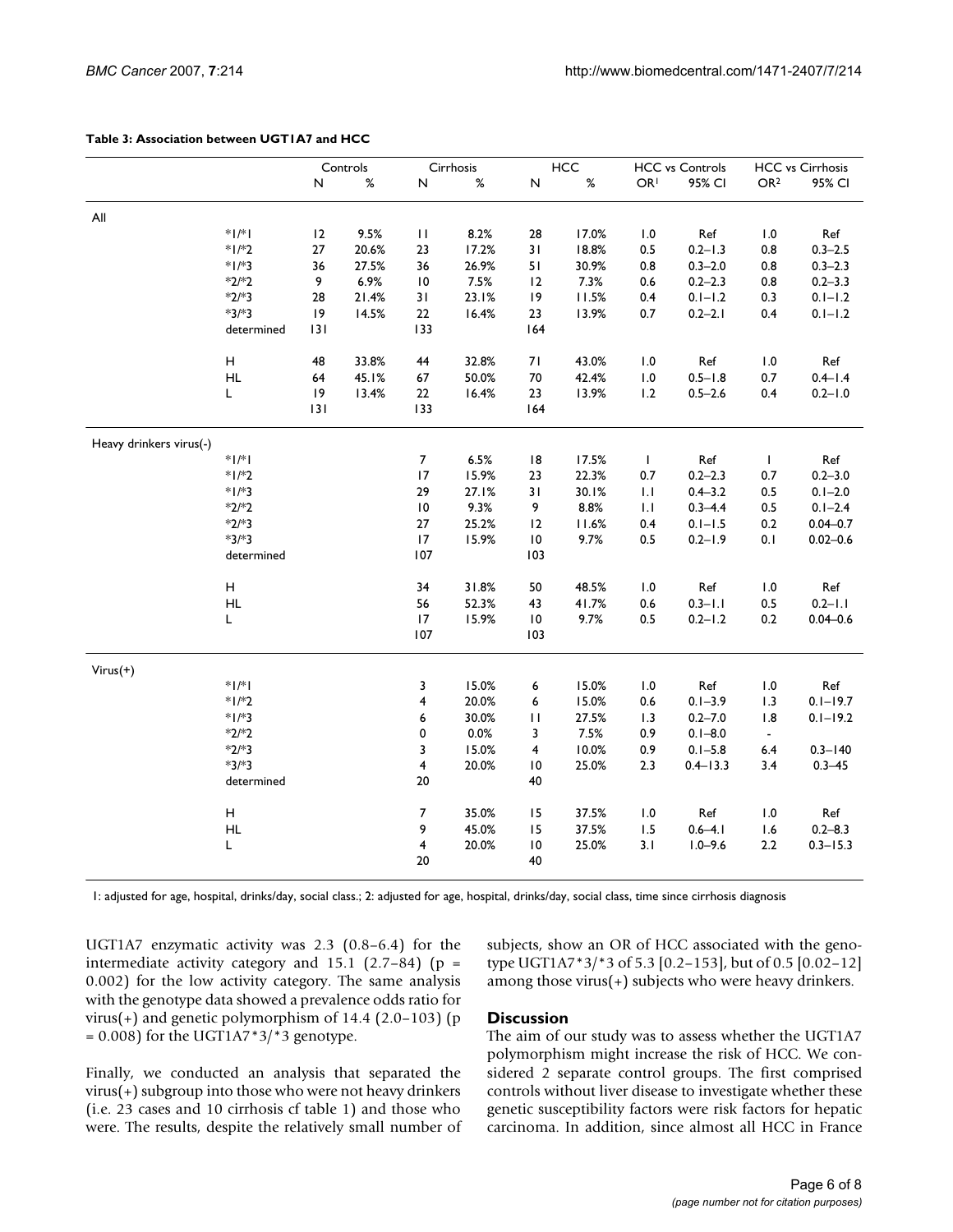occurs on cirrhotic liver, we also considered a control group of patients with cirrhosis to investigate whether these polymorphisms were risk factors for the transformation from cirrhosis to carcinoma.

The study we set up used a hospital-based approach. our controls were selected from more than 13 departments to avoid overrepresentation of a single disease that might be related to the environmental or genetic risk factors we were studying. We also included a second control group of cirrhosis patients without HCC. Most cases of HCC (approximately 90%) develop in cirrhotic liver, and time is the principal risk factor: roughly 3–4% of cirrhosis patients per year develop HCC. It was thus essential to avoid comparing patients with newly diagnosed cirrhosis, that is, who had not had enough time to develop HCC, to HCC patients with cirrhosis diagnosed several years earlier. We therefore stratified HCC and cirrhosis patients by time since cirrhosis diagnosis and included newly diagnosed cirrhosis patients as controls only for HCC patients whose cirrhosis was diagnosed at the same time as the carcinoma (stratum 1); cirrhosis patients diagnosed within the past 5 years served as controls for HCC patients whose cirrhoses were also diagnosed in that period (stratum 2), and finally cirrhosis patients diagnosed more than 5 years earlier (stratum 3) as controls for HCC patients whose cirrhoses were also diagnosed more than 5 years previously.

We evaluated subjects' history of alcohol consumption except for the first 50 subjects, because the food frequency questionnaire was not available at the time we started the study. These data are therefore missing totally at random and it is very likely that it did not create any selection bias in the analysis of the different risk factors, particularly genetic [17].

The results for UGT1A7 appear to be related to the characteristics of cirrhosis. The genotypic frequencies that we observed among our controls are very similar to those reported by Guillemette et al. in a population of normal healthy blood donors from the USA [14]. The alleles at the individual loci were in Hardy-Weinberg equilibrium in all three groups. In our comparisons between cases and controls, we observed a non-significant positive OR with UGT1A7\*3/\*3 when we restricted the analysis to virus(+) subjects  $[OR = 2.3 (0.4-13.3)]$ . We obtained similar results when we compared the virus(+) cases and the cirrhosis-viral(+) group  $[OR = 3.4 (0.3-45)]$ . These results are consistent with Vogel's study, which reported a strong association with the UGT1A7\*3/\*3 genotype [4]. We note that the HCC patients in that study had mainly viral disease. A more recent case-control study in a population of patients with viral HCC also found a relation between UGT1A7 low enzymatic activity and HCC; its results are quantitatively very similar to ours [2.0 (0.6–6.7) for the UGT1A7 $*3/*3$  genotype and 2.7 (1.4–5.3) for the low enzymatic activity [5]. This result was again reproduced in a third case-control study in a Taiwanese population where HBV and HCV infections are endemic [6]. Inversely, we found a strong negative OR for this genotype (UGT1A7\*3/\*3) when we considered HCC and cirrhosis patients who were heavy drinkers and virus(-). Furthermore, our results show a strong positive association with the UGT1A7\*3/\*3 genotype for those with viral markers who were not heavy drinkers  $[OR = 5.3 (0.2-153)]$ , a negative association among heavy drinkers with viral markers  $[OR = 0.5 (0.02 - 12)]$ , and finally a strong negative association for heavy drinkers who were virus  $(-)$   $[OR = 0.1]$  $(0.02-0.6)$ ,  $p = 0.001$ . These results seem extremely interesting, despite the large confidence intervals.

Our case control study included a population of HCC and cirrhosis patients, most of whom were heavy drinkers and virus(-) (i.e. 79% of HCC patients and 62% of cirrhosis patients). The distribution of the characteristics of the cirrhosis (i.e. virus(+) or heavy drinker-virus(-)) of our cases and cirrhosis patients is markedly different from those found in the three case control studies thus far published [4-6]. Moreover the cirrhosis group was stratified according to time since diagnosis so that we did not compare HCC patients with cirrhosis patients who would not have had time to develop a carcinoma.

Because HBV/HCV viral markers were not available for controls, we used a case-only approach to assess the hypothesis that the two categories of cases, distinguished by the presence or the absence of the viral marker, were characterized by etiological heterogeneity. Our result was very strong [OR = 12.0 (1.6–92)], although its confidence interval was very wide, when we tested interaction for the \*3/\*3 genotype. Similarly, the prevalence OR associated with the presence of viral markers was 15.2 (2.7–86) when we tested interaction with phenotypic activity of UGT1A7. Thus, despite the low p values, the observed interaction may be due to chance. However, if true, this interaction would imply that viral induced liver carcinogenesis is favoured by the level of detoxifying UDPGT.

Functional characterization shows that the UGT1A7\*3 allele has the lowest relative activity and UGT1A7\*1 and UGT1A7\*2 the highest [7]. We have however no hypothesis to explain the difference in the relation between HCC and UGT1A7 according to cause of cirrhosis. The UGT1A7 polymorphism appears to be related to risks for other cancer sites, including the colon, pancreas, UADT, and mouth and larynx [8-13]. There is no known viral etiology for any of these cancer sites. Further studies are needed to confirm these results and to explain why the same genotype (i.e., UGT1A7\*3/\*3) is more frequent in viral HCC patients